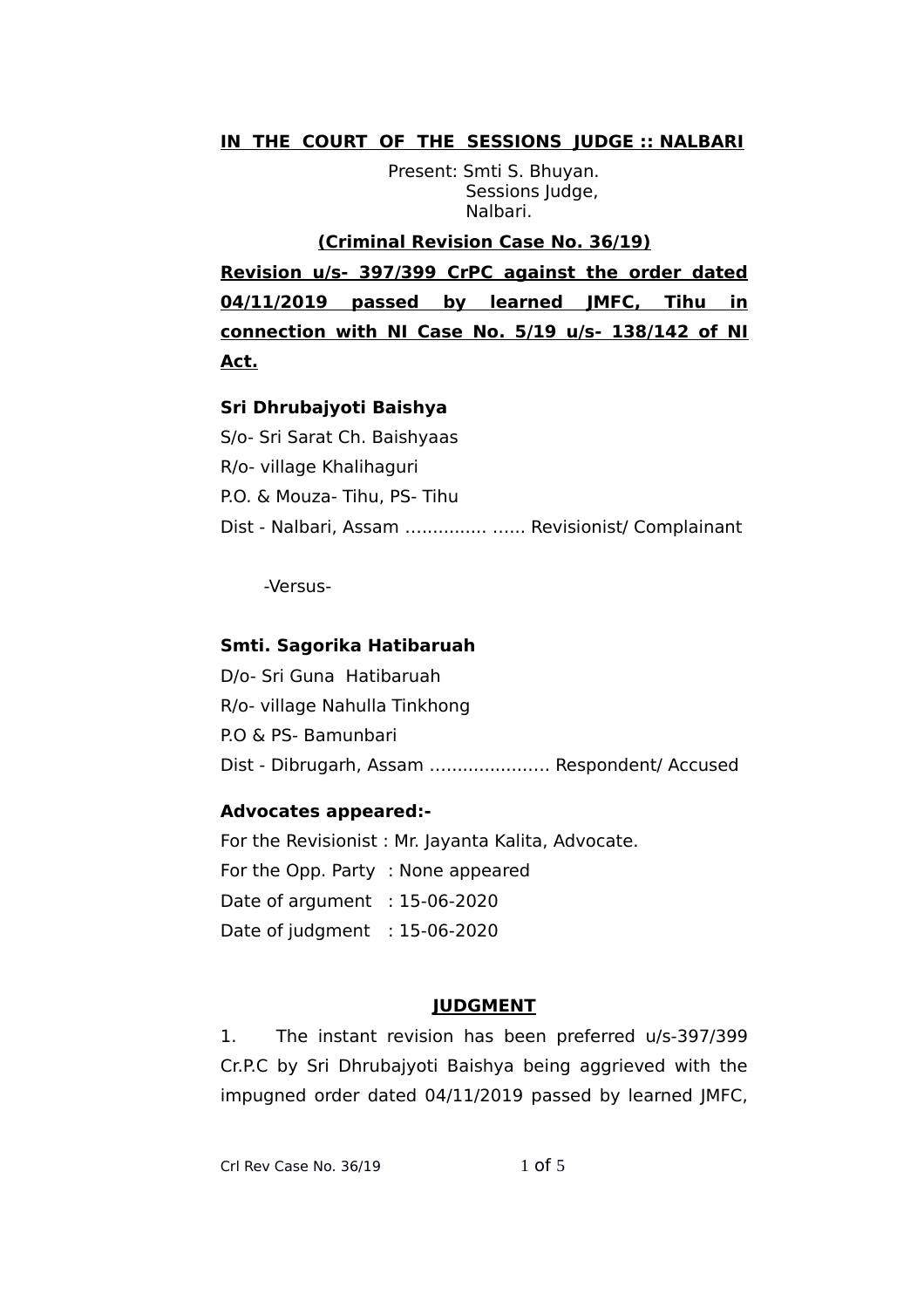Tihu in connection with Case No. 5/19 u/s- 138/142 of the NI Act.

2. Fact leading to the revision petition is that Revisionist Sri Dhurbajoyti Baishya filed a complaint petition against accused Smti. Sagorika Hatibaruah u/s- 138/142 of the NI Act before the learned JMFC, Tihu citing that in the month of March, 2016 revisionist lent Rs. 4,50,000/- (Rupees four lakhs fifty thousand) only to the accused on condition that accused shall repay the loan amount with interest after one year. But the accused did not repay the loan amount as per condition agreed and on several approaches made by the revisionist, accused issued a post dated cheque in the 1st week of May, 2019 in favour of the revisionist for Rs. 4,50,000/- vide cheque No. 434323 dated 01/06/2019 of SBI, Moran Branch, Dibrugarh. Thereafter, revisionist presented the said cheque in his bank account at Assam Gramin Vikash Bank, Tihu Branch which was returned with a cheque returning memo dated 16/08/2019 showing ground "Fund Insufficient". On 11/09/2019 revisionist sent one pleader notice to the accused and the same was delivered on 25/09/2019 at the present address of the accused but the accused neither gave reply nor paid the borrowed money to the revisionist.

3. On receipt of the complaint petition NI Case No. 5/19 has been registered in the court of learned JMFC, Tihu and on perusal of the complaint petition, learned JMFC, Tihu made observation that the pleader notice, which is claimed to be served upon the accused, has no date. As such the court below find it difficult to ascertain whether the pleader notice was issued to the accused within limitation and opined that the complaint petition failed to comply with the provision of section 138(2) of the NI Act and accordingly the complaint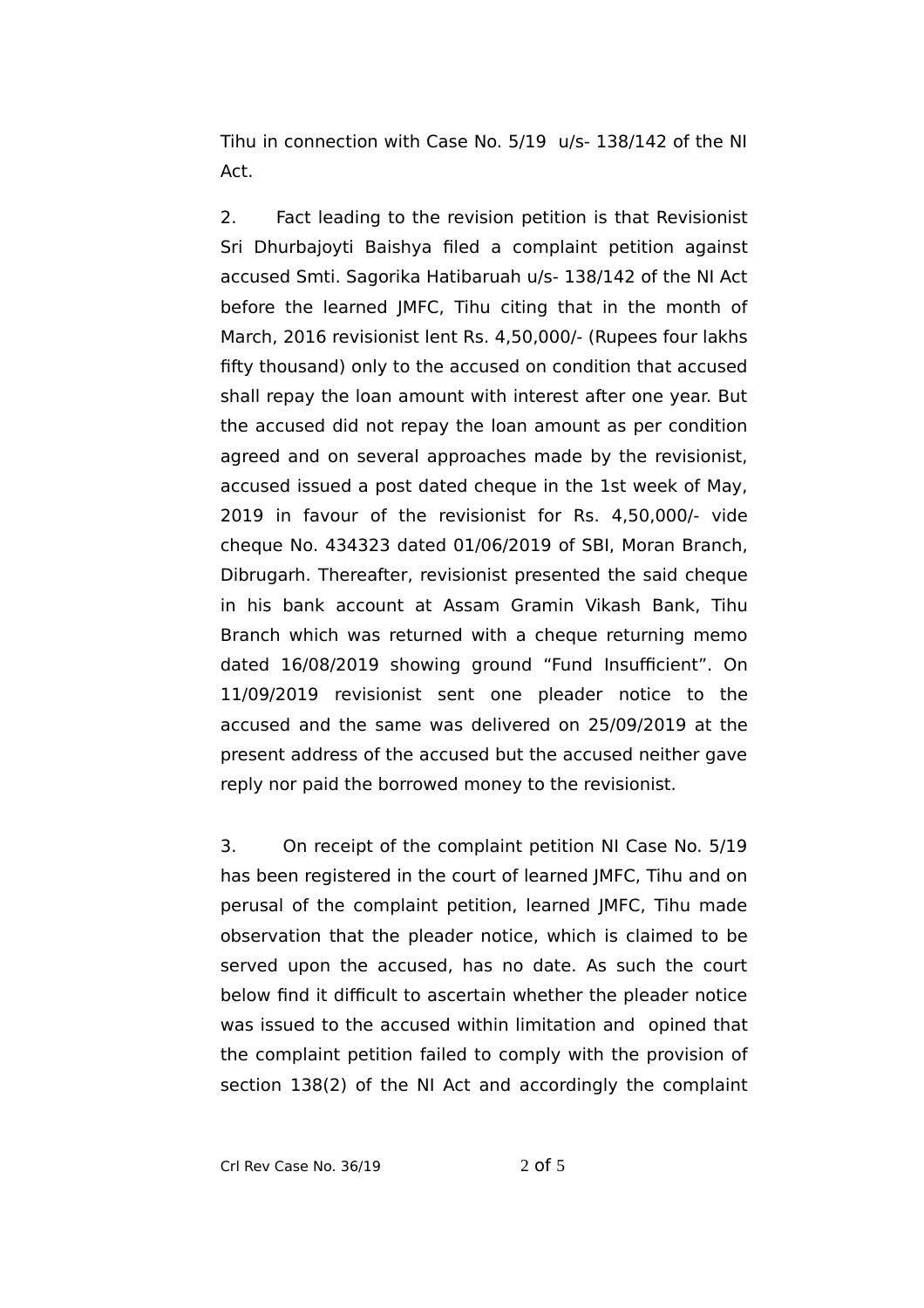petition has been dismissed by the learned court below. Hence the present revision filed by the complainant.

4. Revisionist/ complainant is represented by his engaged counsel. I have heard learned revisionist counsel in the virtual court through Jitsi platform and scrutinized the revision petition as well as record of the learned trial court to arrive at a just decision.

# **5. Points for determination**

i) Whether the postal receipt and postal consignment tracking report is sufficient to prove the fact that revisionist has issued pleader notice to the accused within 30 days from the receipt of information from the bank regarding non-payment of the cheque?

6. Learned counsel appearing for the revisionist made submission that though the revisionist did not mention the date of issuance in the pleader notice issued to the accused, yet the postal receipt and postal tracking report is sufficient to prove that revisionist has issued the pleader notice through registered post on 11/09/2019 vide consignment No. RS527074969IN and the same was delivered to the accused on 25/09/2019 at her present address.

7. I have scrutinized the revision petition, main complaint petition filed u/s- 138/142 of the NI Act and trial court case record. Along with the revision petition, revisionist submitted photocopy of the cheque vide No. 434323 dated 01/06/2019 marked as Annexure-I. Validity of a bank cheque is 3 months. Revisionist has presneted the cheque in his bank account at Assam Gramin Vikash Bank, Tihu Branch and the bank returned the cheque with cheque return memo dated 16/08/19 pointing that cheque was dishonoured due to

Crl Rev Case No. 36/19 3 of 5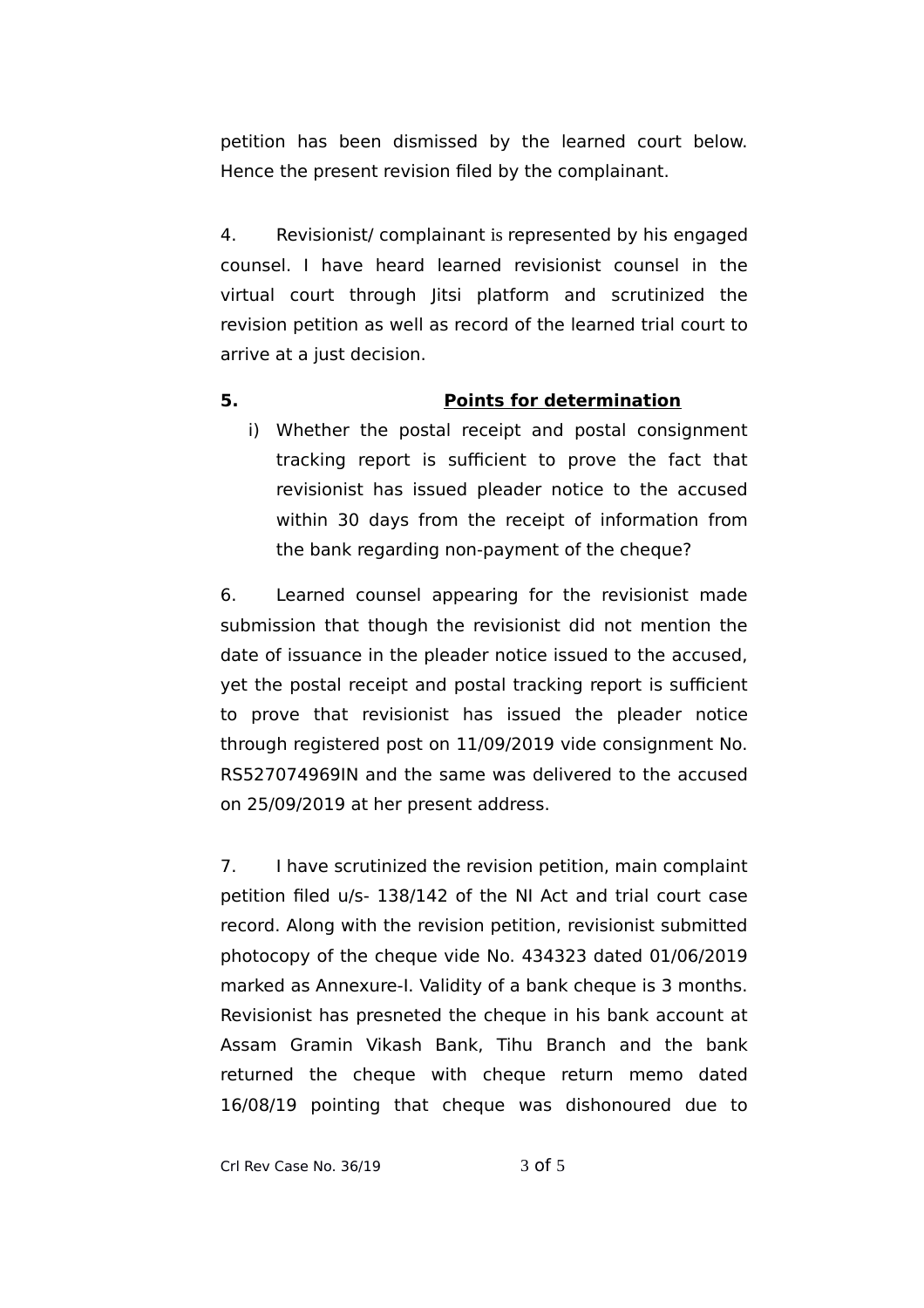"Funds Insufficient". Annexure-II is the photocopy of cheque returning memo. On receipt of cheque return memo dated 16/08/2019 from the bank, revisionist/ complainant issued a pleader notice to the accused which is marked as Annexure-III. In Annexure-III pleader notice, date of issue is not mentioned. Annexure-IV is the photocopy postal receipt of booking consignment received from Head Post Office, Nalbari and Annexure-V is the consignment tracking report obtained from the official website of postal department i.e. www.indiapost.gov.in. Postal receipt vide consignment No. RS527074969IN pointed that it was booked at Nalbari H.O, on 11/09/2019 at counter No.1, addressed to Sagorika Hatibaruah, Bamunbari PIN- 786613 and consignment tracking report shows that the same was delivered on 25/09/2019. Postal receipt and tracking report is the proof that pleader notice to the accused was served within time.

8. Learned trial court has dismissed the complainant petition on the ground that date is not mentioned in the pleaded notice served upon the accused. Learned trial court hold that the pleader notice was not served within time. On scrutiny of the order dated 04/11/2019 passed by the learned trial court it is seen the learned trial court has not considered the Annexure-IV postal receipt and Annexure-V tracking report, wherein both the document clearly pointed the issuance and delivery of pleader notice on 25/09/2019. Therefore, I find that learned trial court has misinterpreted the provision of section 138(2) of the NI Act. In my considerate opinion, Annexure-IV and Annexure-V are sufficient enough to prove that the pleader notice was served upon the accused within time as per the provisions of section 138(2) of the NI Act.